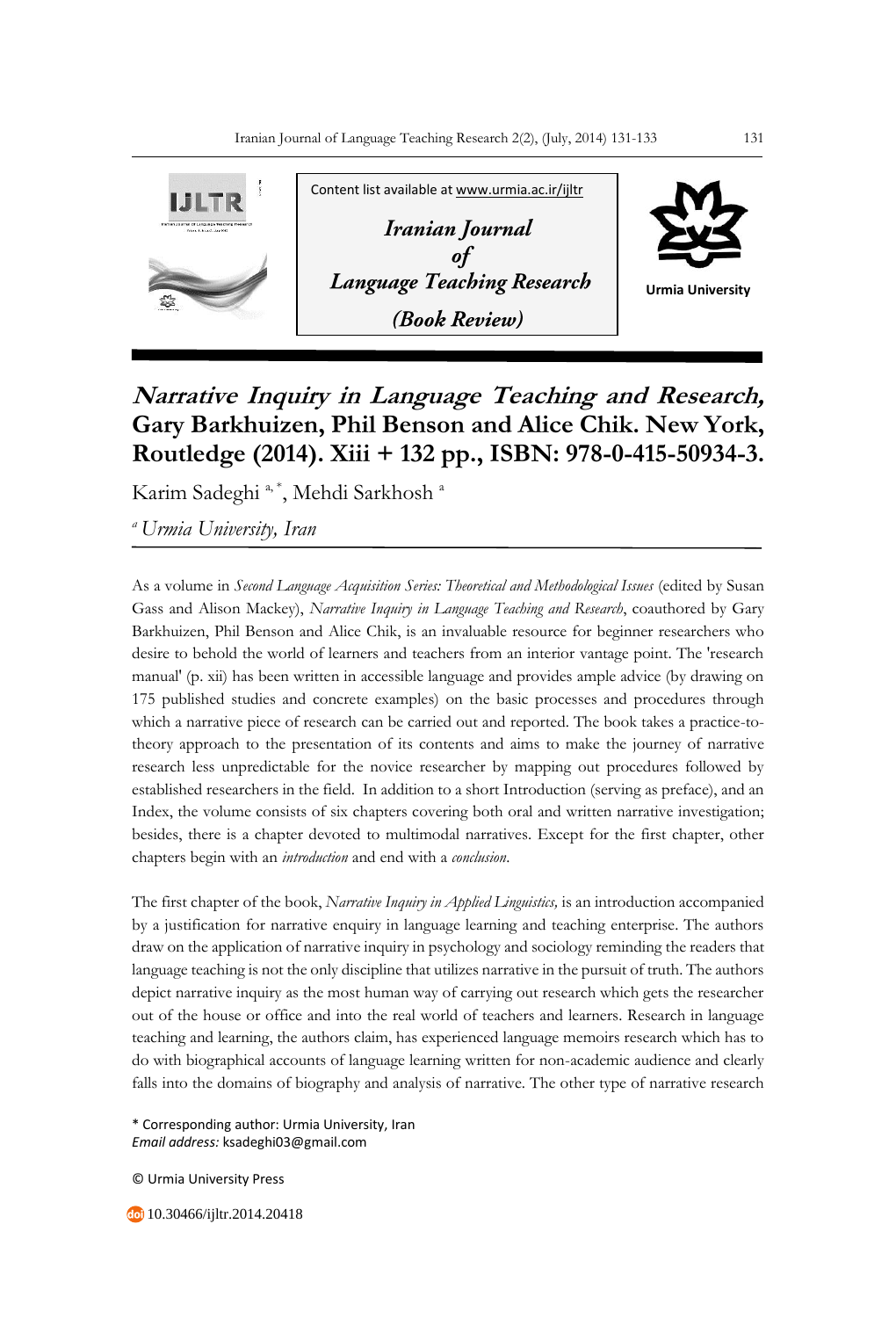is autobiographical case studies which are written for academic readers. Phillion and He's (2007) paper on *Narrative Inquiry in ELT* where they explored the contributions of narrative inquiry in English language teaching by recounting two stories and reviewing the related literature can be regarded as a fine supplementary reading to the chapter.

In the second chapter, *Oral Narratives*, the authors discuss the kinds of narrative inquiry studies in which interviews are used. Secondly, featured studies in which interviews are used are reported and discussed. Different stages of an interview including thematizing, designing, interviewing, transcribing and analyzing are then elaborated. The format of an interview is broadly categorised as a) *structured* in which the questions to be raised are preplanned in advance and there is usually no flexibility in the course of the interview; b) *semi-structured* where the questions are planned in advance, however, there still is some room for maneuver; and c) *open* where the course of interview is figured out as the interview unfolds.

In the third chapter, *Written Narratives*, the focus is on a written mode of narrative inquiry, which is categorised by the authors into learner diaries, language learning histories, reflective teacher journals, and narrative frames. It is mentioned that learner diaries are autobiographical, introspective documents that record the experiences of language learning from the learners' perspective. Language learning histories, on the other hand, are retrospective accounts of past learning. They are written stories of language learning experiences. Teacher narratives refer to written products which are written reflections on teachers' practices, teaching contexts, emotions and development. There is also a discussion of narrative frame which is a story template consisting of a series of incomplete sentences and blank spaces of varying lengths. The aim is for the respondents to produce a coherent story by filling in the spaces according to their own experiences and their reflections on these.

The fourth chapter of the book is concerned with multimodal narrative inquiry. Narratives constructed using more than one mode of data are called multimodal narratives. These are written narratives embedded with hyperlinks or photographs or oral narratives supported or supplemented by photographs. A technique used in multiple narratives is 'visual elicitation' where the ethnographic researcher provides stimuli for interviews and offers insights to informants' perspectives. The visual texts used are usually photographs and drawings. Multimedia language learning histories are also written forms of data which are retrospective accounts of past learning presented not only in writing but also with images and sound.

*Data Analysis in Narrative Research* is the topic of the fifth chapter of the book. Qualitative research is the most conducive approach in narrative research and is discussed briefly in the chapter. However, the interested readers are referred to Dörnyei's (2007) chapter on qualitative research. Qualitative research is characterised as being iterative (with its cyclical and spiral nature), emergent or open ended (where new patterns might unfold as the research is on the go) and interpretive or subjective (since the qualitative researcher's personal interpretation of the data has the ultimate say). The analysis mode of narrative data is described as being paradigmatic which refers to to similar concepts as thematic, grounded or content analysis in qualitative research. The authors also dedicate some sections of the chapter to discussing 'analyzing narrative discourse', 'metaphors', 'narrative structure', 'narrative in interaction' and 'narrative writing'. There is a general expectation